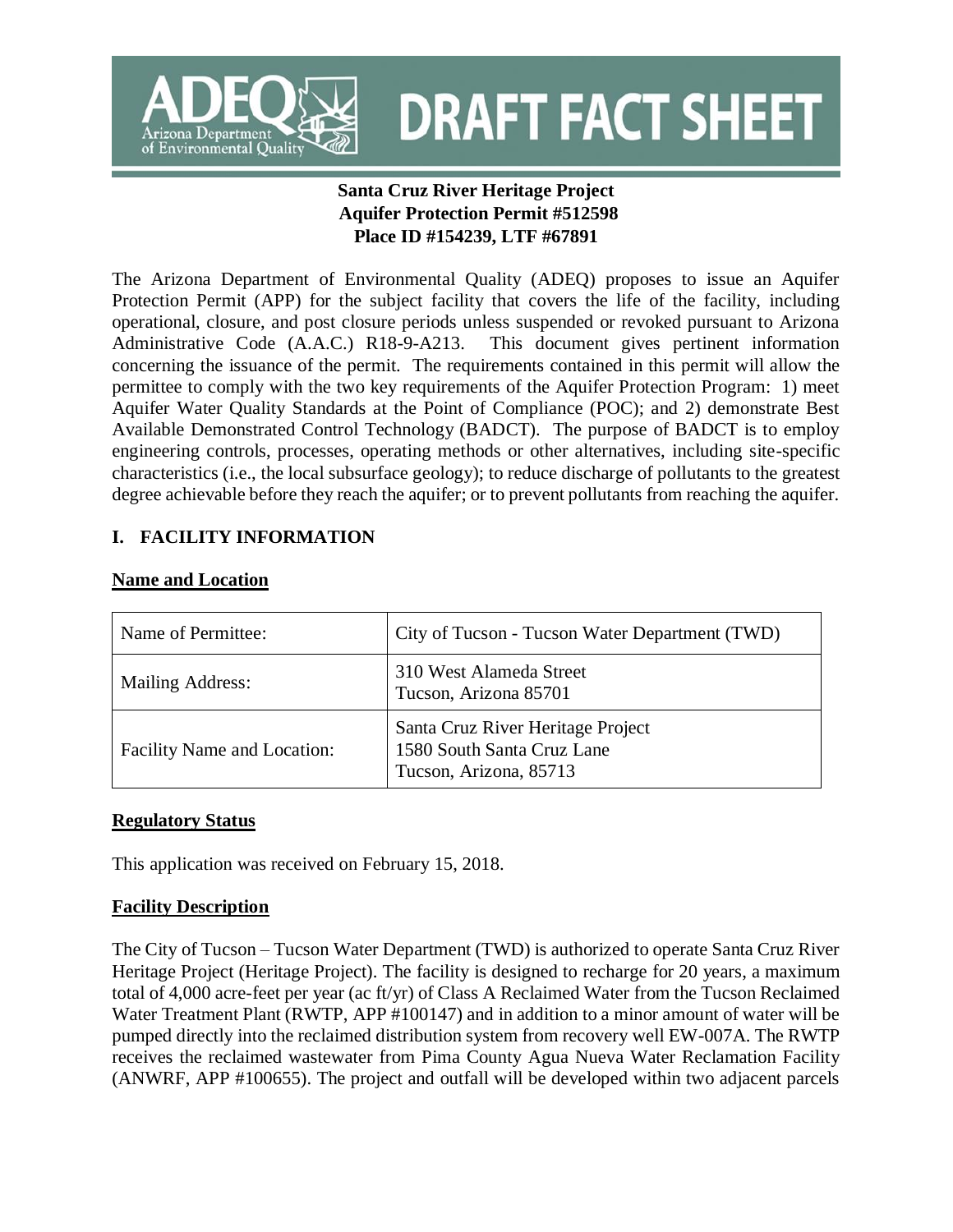

(118-09-034A and 118-09-039B) owned by TWD that include undeveloped land, a Tucson Water well site and underground potable water piping located on the eastern side of the Santa Cruz River.

The project will be discharging in two phases (Silverlake Road and south of Cushing Street). Phase one discharges shall be limited to 3,570,696 gallons per day (gpd) with a maximum total of 4,000 ac ft/yr to the Santa Cruz River under an AZPDES permit AZ0026166, by tapping into the approximately 4,000 foot long existing 12-inch reclaimed waterline running along Silverlake Road.

#### Phase one

The Heritage Project consist of the Silverlake Road Control Valve Station (treatment facility), the outfall to the Santa Cruz River and a monitoring well. The Silverlake Road Control Valve Station will consist of site piping, a flow meter, valving, a dechlorination mixer, and water quality testing equipment.

The project will operate continuously, except during the summer peak reclaimed use, when rainfall generates natural flows to the Santa Cruz River, or when the de minimis discharge location is in use. Flow in the Santa Cruz River resulting from rain will trigger a shutoff valve in the outfall vault and discontinue discharges to the Heritage Project, with reclaimed flows resuming after rain flow events.

The depth to groundwater at the site ranges from approximately 100 ft. bgs in the southern portion of the site to approximately 150 ft. bgs to the north.

### **II. BEST AVAILABLE DEMONSTRATED CONTROL TECHNOLOGY**

Flow in the Santa Cruz River resulting from rain will trigger a shutoff valve in the outfall vault and discontinue discharges to the Heritage Project, with reclaimed flows resuming after rain flow events.

# **III.HYDROGEOLOGIC SETTING**

The regional subsurface geology of the Tucson basin has been described extensively in previous reports, including Houser and others (2005), who examined geophysical logs and drill cuttings from a test well drilled by Exxon. The well, known as the Exxon State (32)-1 Well, was drilled to a total depth of 12,556 feet, approximately 14 miles southeast of the project site (Figure 3). According to Houser and others (2005), the following stratigraphic section was described from (32)-1:

| • Upper basin-fill                                  | $0 - 2,980$ ft. bgs       |
|-----------------------------------------------------|---------------------------|
| • Lower basin-fill                                  | $2,980 - 6,170$ ft. bgs   |
|                                                     |                           |
| • Lower Miocene and Oligocene Pantano Formation     | $6,170 - 8,256$ ft. bgs   |
| • Oligocene to Paleocene volcanic/sedimentary rocks | $8,256 - 10,026$ ft. bgs  |
| • Lower Cretaceous to upper Jurassic Bisbee Group   | $10,026 - 12,001$ ft. bgs |
| • Pre-Late Jurassic granitoid plutonic rock         | $12,001 - 12,556$ ft. bgs |
|                                                     |                           |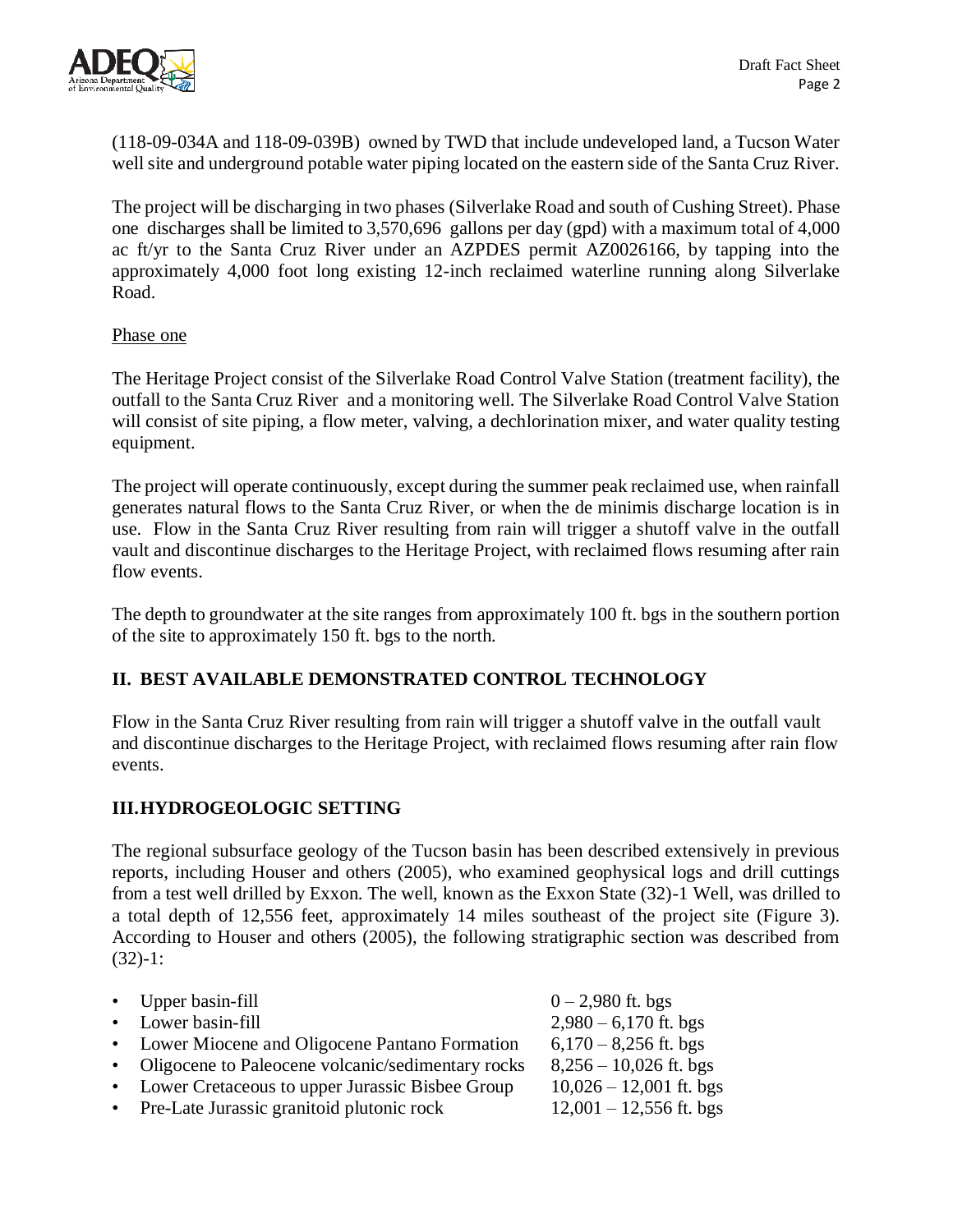

The local subsurface geology is also relatively well characterized by a number of well logs that are located near the project site. The available lithologic logs show alluvial sands, gravels, and fines, typical of river channel deposits up to a depth of approximately 100 feet below the project site. No significant, laterally continuous, fine-grained units appear to be present in the immediate project area, except for a clay unit that directly overlies bedrock at some well locations.

Estimated Depth-to-bedrock contours published by the Arizona Geological Survey (AGS) (Richard et al., 2007) indicates approximately 400 feet or less in the area of the Heritage Project site.

### **Pollutant Management Area (PMA)**

The discharge will be confined to the Santa Cruz River and, as such, the maximum extent of the PMA will be limited from side bank to side bank from the discharge point to a location approximately 1.6 miles downstream.

### **Discharge Impact Area (DIA)**

Clear Creek delineated the DIA using MODPATH. MODPATH applies a semi-analytical method to MODFLOW output to compute the flow paths of simulated particles released in the model domain. The DIA was delineated from the maximum distance that the particles had traveled from the model cell boundaries at the end of the 20-year simulation. Hydraulic conductivity values of Layer 2 are lower than those of Layer 1. Therefore, the DIA was extended beyond the particle track limits by a factor of 3.2 to the north and 2.2 to the east to account for a proportional difference in K values between layers and to provide a more conservative estimate of the DIA.

The adjusted DIA encompasses about a five mile stretch of the Santa Cruz River with a width of approximately one mile.

### **Point of Compliance**

The POC for this facility is designated at the following location:

| POC#        | <b>POC</b> Locations                                                                                                                                     | Latitude         | Longitude                   | $ADWR$ #  |
|-------------|----------------------------------------------------------------------------------------------------------------------------------------------------------|------------------|-----------------------------|-----------|
| $(WR-364A)$ | The POC well is located near the<br>eastern bank of the Santa Cruz<br>River, near Verdugo Park,<br>approximately 3/4 miles<br>downstream of the outfall. | 32° 12' 35.23" N | $-110^{\circ}$ 59' 12.51" W | 55-581137 |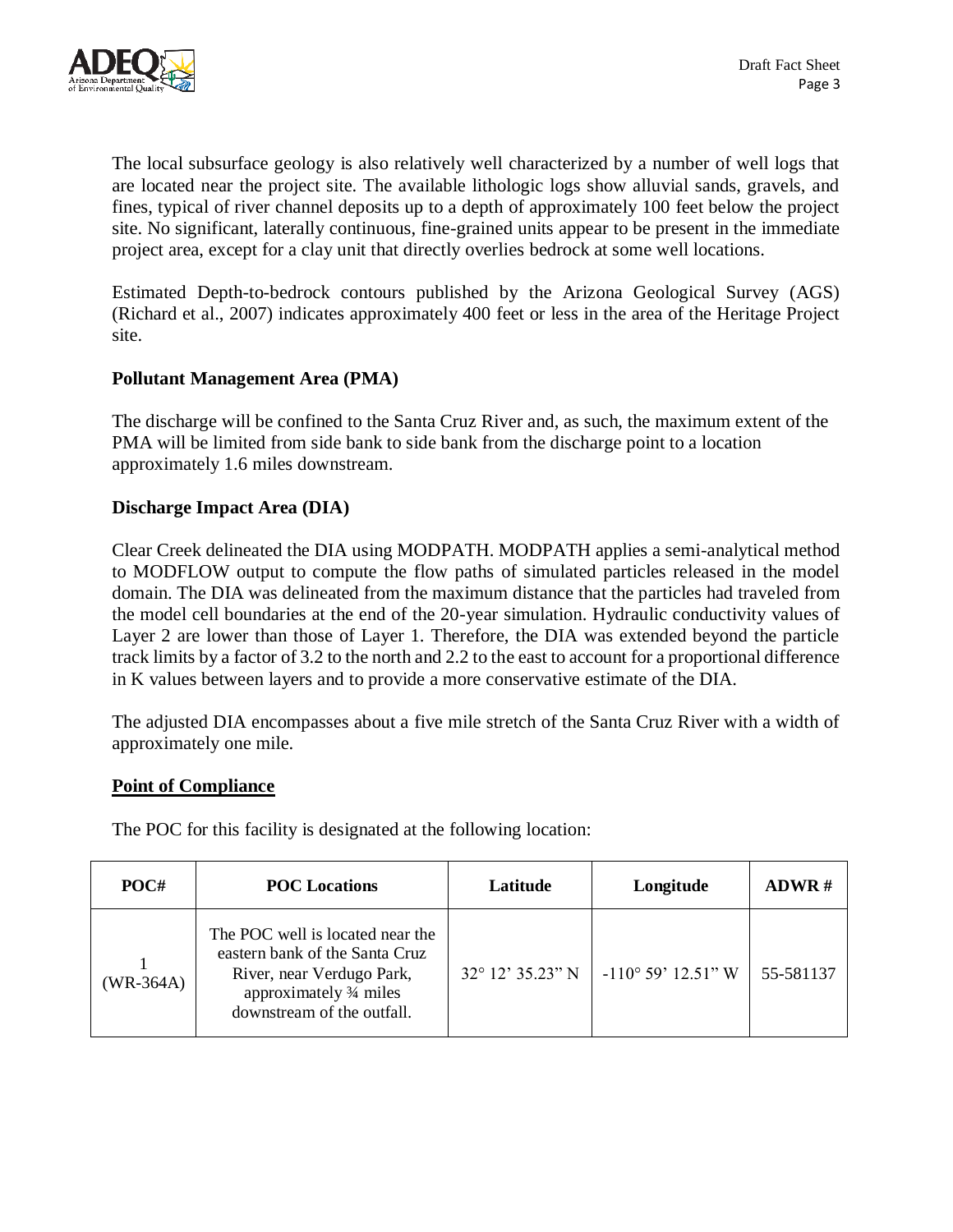

Groundwater monitoring is required at POC #1. The Director may amend this permit to designate additional POCs if information on groundwater gradients or groundwater usage indicates the need.

# **IV.COMPLIANCE WITH AQUIFER WATER QUALITY STANDARDS**

### **Monitoring and Reporting Requirements**

To ensure that site operations do not result in violation of Aquifer Water Quality Standards at the point of compliance, representative samples of the effluent shall be collected from the Silverlake Road Outfall. The permittee shall monitor the effluent daily for *E.coli*, monthly for total nitrogen, quarterly for metals, and semi-annually for volatile and semi-volatile organic compounds. (see Section 4.2, Table IA in the permit).

To ensure that Aquifer Water Quality Standards will be met at the POC in the aquifer, representative samples of the groundwater will be collected from POC #1 and will be sampled monthly for total coliform, total nitrogen, nitrate-nitrite as N, total Kjeldahl nitrogen (TKN), quarterly for metals, and semi-annually for volatile and semi-volatile organic compounds. (see Section 4.2, Table II in the permit).

Facility inspection and operational monitoring shall be performed on a routine basis (see Section 4.2, Table III in the permit).

# **V. SURFACE WATER CONSIDERATIONS**

The Heritage Project and the associated recharge activities are located in Zone AE and Zone X. Zone AE is defined as a "regulatory floodway" under the category of "special flood hazard areas," and Zone X is defined as "0.2% annual chance flood hazard, areas of 1% annual chance flood with average depth less than one foot or with drainage areas of less than one square mile" under the category of "other areas of flood hazard." The Heritage Project is protected from 100 yr flood event.

The Flood Insurance Rate Map (FIRM) for this area prepared by the Federal Emergency Management Agency (FEMA).

# **VI.COMPLIANCE SCHEDULE**

The compliance schedule items included in the permit requires submittal an off-site monitoring plan and an Annual Contingency Monitoring Report if monitoring indicates that the groundwater level has exceeded the Alert Level.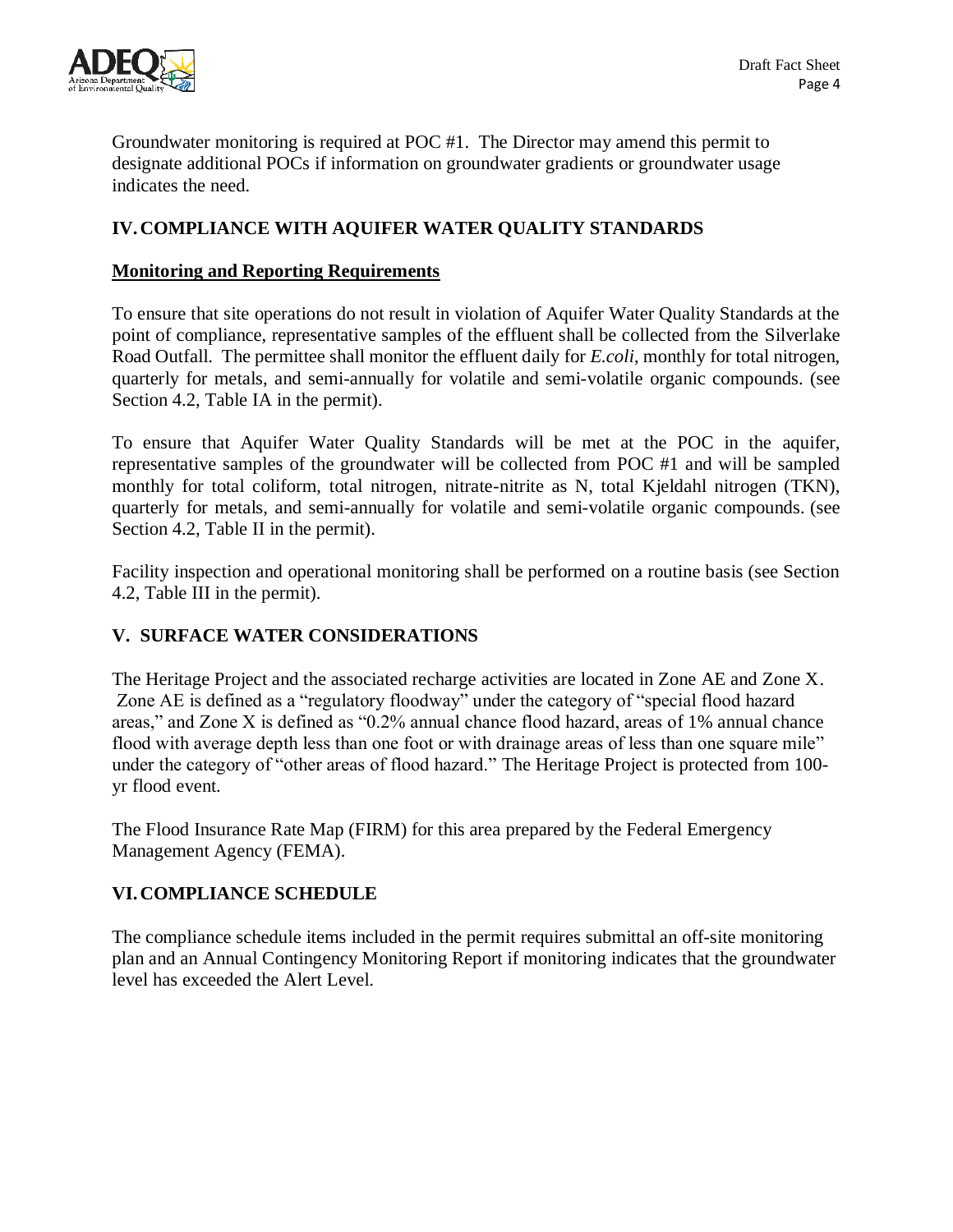

# **VII. OTHER REQUIREMENTS FOR ISSUING THIS PERMIT**

### **Technical Capability**

The City of Tucson has demonstrated the technical competence necessary to carry out the terms and conditions of the permit in accordance with A.R.S. § 49-243(N) and A.A.C. R18-9-A202(B).

The permit requires that appropriate documents be sealed by an Arizona-registered Geologist or Professional Engineer. This requirement is a part of an on-going demonstration of technical capability. The permittee is expected to maintain technical capability throughout the life of the facility.

### **Financial Capability**

The City of Tucson has demonstrated the financial responsibility necessary to carry out the terms and conditions of the permit in accordance with A.R.S. § 49-243(N) and A.A.C. R18-9-  $A203(B)(1)$  and (2). The closure costs are \$59,705.00, post-closure costs for 10 years are \$50,000.00. The total estimated dollar amount demonstrated for financial capability is \$109,705.00. The permittee is expected to maintain financial capability throughout the life of the facility.

#### **Zoning Requirements**

The Heritage Project has been properly zoned for the permitted use and the permittee has complied with applicable zoning ordinances in accordance with A.R.S. § 49-243(O) and A.A.C. R18-9- $A201(B)(3)$ .

### **VIII. ADMINISTRATIVE INFORMATION**

### **Public Notice (A.A.C. R18-9-108(A))**

The public notice is the vehicle for informing all interested parties and members of the general public of the contents of a draft permit or other significant action with respect to a permit or application. The aquifer protection program rules require that permits be public noticed in a newspaper of general circulation within the area affected by the facility or activity and provide a minimum of 30 calendar days for interested parties to respond in writing to ADEQ. The basic intent of this requirement is to ensure that all interested parties have an opportunity to comment on significant actions of the permitting agency with respect to a permit application or permit.

### **Public Comment Period (A.A.C. R18-9-109(A))**

The Department shall accept written comments from the public prior to granting the significant amendment. The written public comment period begins on the publication date of the public notice and extends for 30 calendar days. After the closing of the public comment period, ADEQ is required to respond to all significant comments at the time a final permit decision is reached or at the same time a final permit is actually issued.